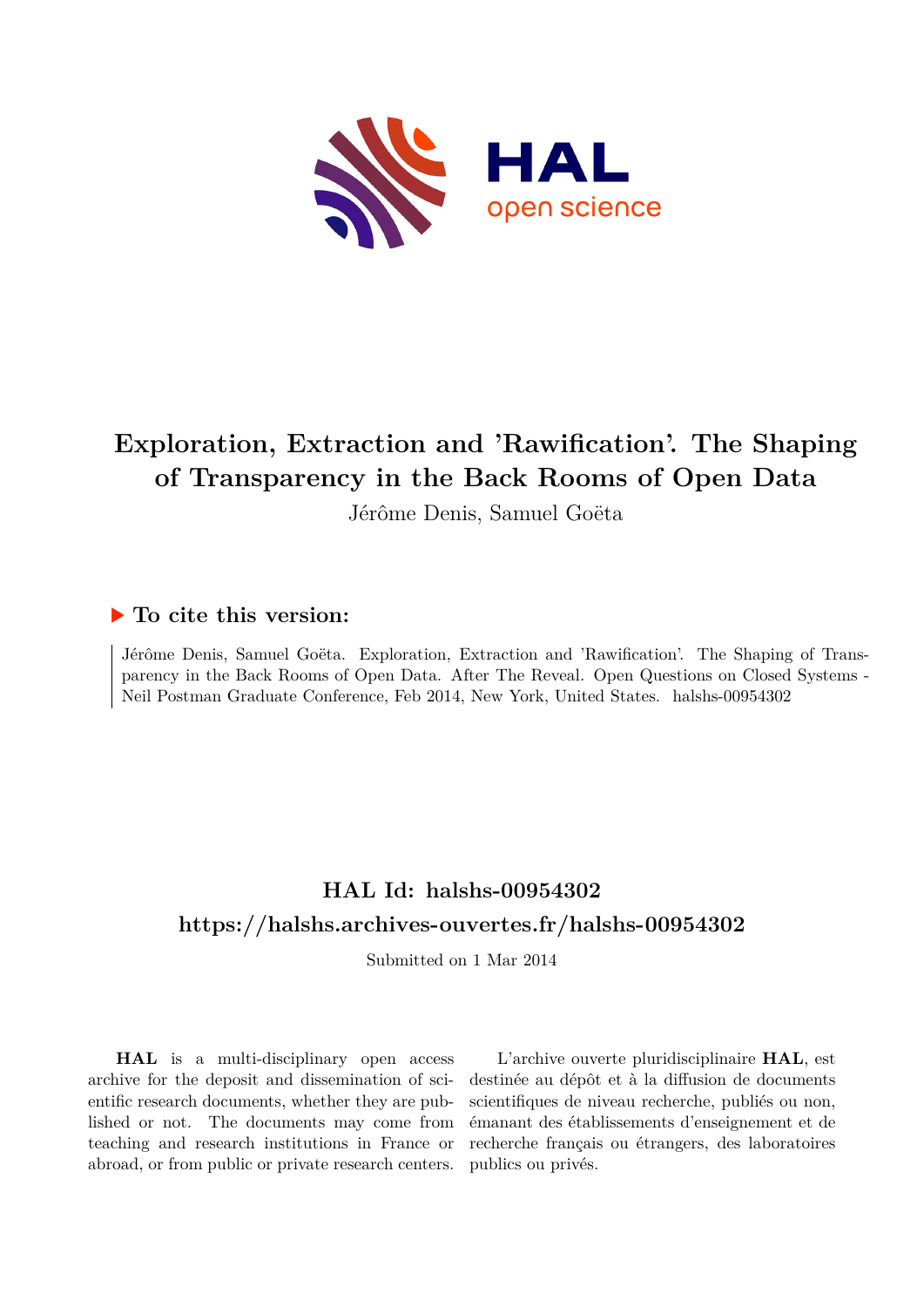### **Exploration, Extraction and 'Rawification'**

The Shaping of Transparency in the Back Rooms of Open Data

**Jérôme Denis**  Telecom ParisTech 46, rue Barrault 75013 Paris - France jerome.denis@telecom-paristech.fr

#### **Samuel Goëta**

Telecom ParisTech 46, rue Barrault 75013 Paris - France samuel.goeta@telecom-paristech.fr

'After The Reveal. Open Questions on Closed Systems' Neil Postman Graduate Conference, New York, February 28<sup>th</sup> 2014

#### **Abstract**

With the advent of open data initiatives, raw data has been staged as a crucial element of government transparency. If the consequences of such data-driven transparency have already been discussed, we still don't know much about its back rooms. What does it mean for an administration to open its data? Following information infrastructure studies, this communication aims to question the modes of existence of raw data in administrations. Drawing on an ethnography of open government data projects in several French administrations, it shows that data are not ready-at-hand resources. Indeed, three kinds of operations are conducted that progressively instantiate open data. The first one is *exploration*. Where are, and what are, the data within the institution are tough questions, the response to which entails organizational and technical inquiries. The second one is *extraction*. Data are encapsulated in databases and its release implies a sometimes complex disarticulation process. The third kind of operations is 'rawification'. It consists in a series of tasks that transforms what used to be indexical professional data into raw data. To become opened, data are (re)formatted, cleaned, ungrounded. Though largely invisible, these operations foreground specific 'frictions' that emerge during the sociotechnical shaping of transparency, even before data publication and reuses.

1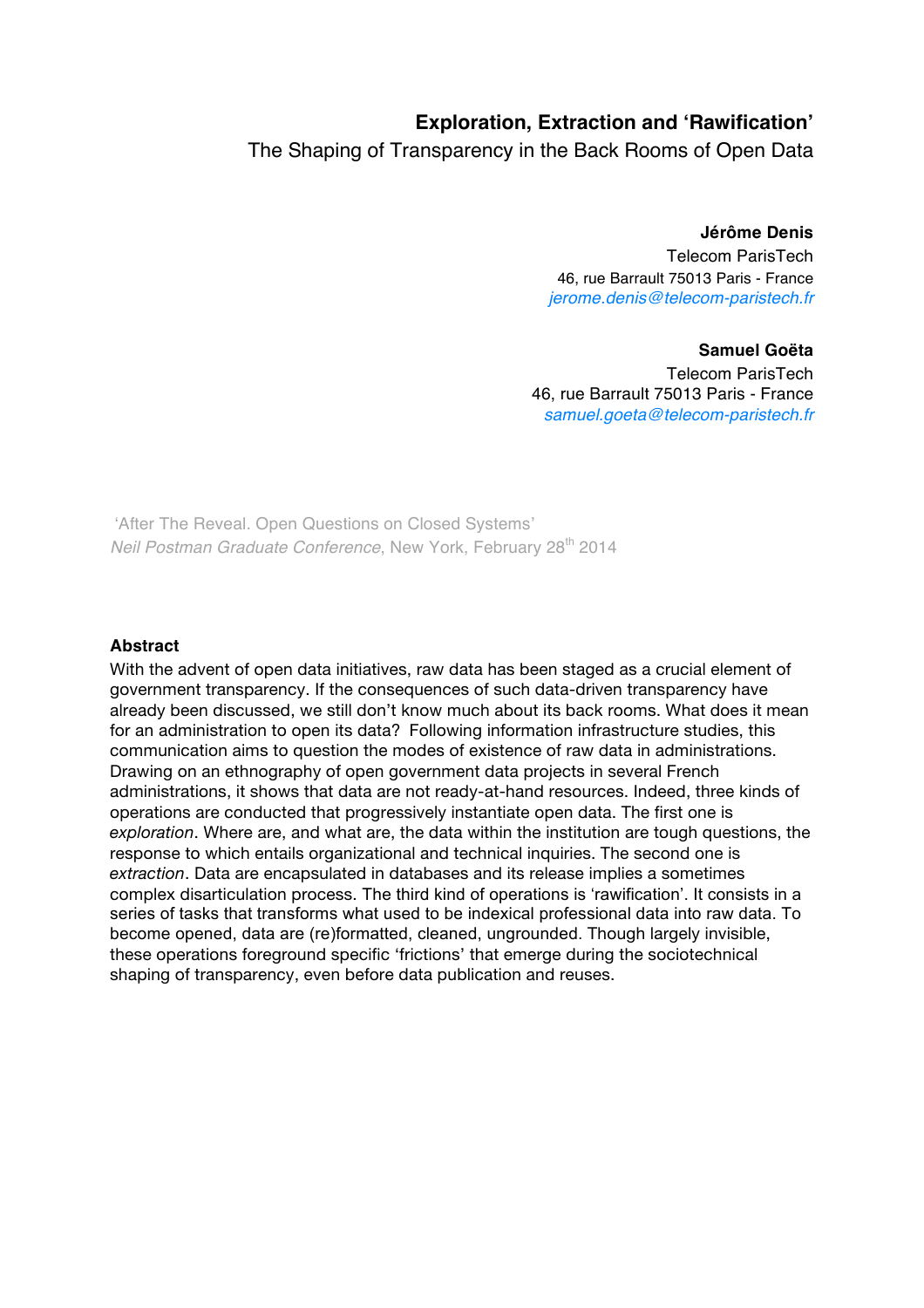Yet in the field of science studies, we have in general focused attention on what scientists do with data, rather than on the mode of data production and storage (Bowker, 2000, p. 661).

#### **Transparency in action and the production of open government data**

For some years now, public administrations "raw data" have entered politics. As it is presented as an essential means for a renewed transparency, an instrument for a new institutional accountability, its diffusion to the widest audience has become a crucial stake for policy makers around the world. Open government data indeed has been at the center of several transparency policies and has been established as a legal obligation in many countries<sup>1</sup>. This led to the creation of many web portals in which one can find extremely various datasets, disseminated by governments, municipalities, institutions and some corporations.

Several studies analyzed open government data policies as a new step towards the generalized transparency that emerges in many fields, feeding an "audit culture" (Power, 1997; Strathern, 2000). In this perspective, the opening of public data and the creation of devices that encourage its reuse both the State, the shape of which becomes unstable, and the citizens, who are positioned as "data publics" (Ruppert, 2013). Because it extends the field of accountability, open data can be considered as a flagship tool of a new form of governmentality, which shapes the figure of an informed citizen (Barry, 2001).

Yet, how open government data actually circulate, and moreover how the data are concretely "opened" remain largely overlooked. The installation of open government data portals, which provide real infrastructures dedicated to the dissemination of data, required important technical and organizational transformations. Within administrations, teams have been created, departments redesigned. What is the nature of these transformations that occurred in the back rooms of open data? What does it takes for the data to actually be "opened"? Who are the invisible workers that handle them and take care of them (Denis, Pontille, 2012)?

To answer these questions, it is useful to step back to what happened in some sciences, in which publishing and exchanging data have become crucial matters. Indeed, data collection and diffusion have been progressively decoupled from the publication of results in many scientific disciplines, becoming a kind of scientific production of its own (Bowker, 2000). This new emphasis on data was accompanied by major shifts in the organization of scientific work (Wouters et al., 2001; Hine, 2006; Edwards, 2010). Following the first Information Infrastructures studies, we think it is useful to bring to the light such concrete issues in the production of open data, insisting notably on the frictions which occur when producing and

 $1$  The claim to diffuse raw data was formulated at the Sebastopol meeting in 2007, which laid down the foundations of open data. Among the principles, the second underlines the importance to access data without treatment called "primary". « Data Must Be Primary: Data are published as collected at the source, with the finest possible level of granularity, not in aggregate or modified forms. » ("8 Principles of Open Government Data". http://www.opengovdata.org/home/8principles). The Lough Erne G8 held in 2013 led to the signature of a charter, which stipulates that open data will be the default practice of administrations, an obligation combined with detailed action plans in signatory countries.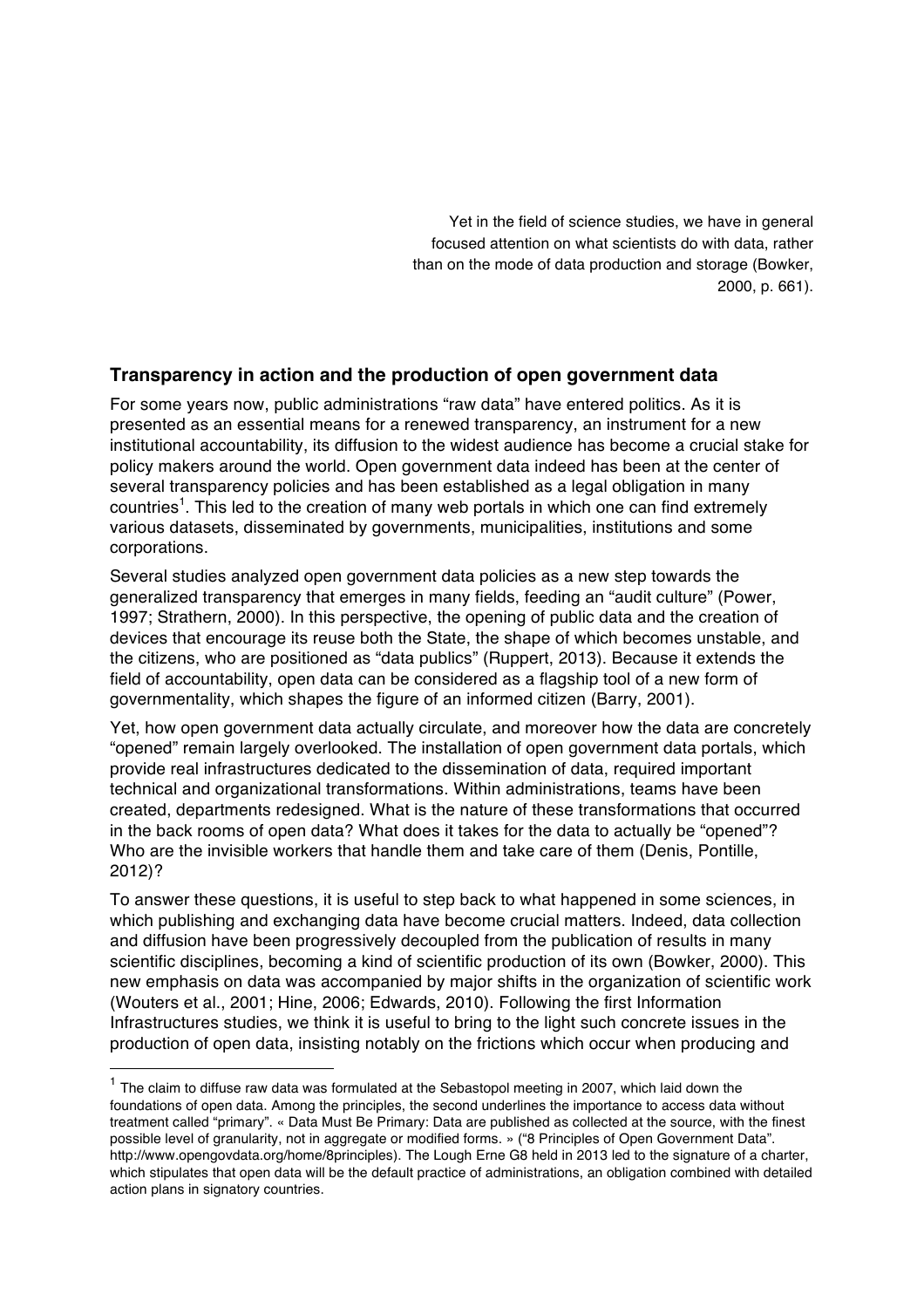exchanging data (Edwards, 2010; Edwards et al., 2011), the political aspects of databases management (Bowker & Star 1999) and the necessity to respecify the vocabulary of "raw data" (Gitelman, 2013).

This is a way to understand how transparency is actually shaped in public administrations, even before its diffusion and its use.

The aim of this communication is thus to bring to light the sociotechnical "thickness" of open government data, and to understand the political, technical and organizational issues carried by the transparency it performs. For that purpose, we will build on an ethnographic enquiry made of direct observations, in-depth interviews and documents analysis in several French administrations involved in open government data projects.

Here, we present three crucial steps that punctuate work in the back rooms of open data: identification, extraction and 'rawification'. These three steps show that data is not an available commodity within administrations, which would be naturally ready for its public diffusion, mechanically producing transparency. The data very existence is far from being obvious, and instead of being an intrinsic property, "rawness" is the outcome of numerous operations.

#### **Exploration**

Unlike scientific practices, which are entirely turned into the production of data, administrations rarely consider data as a self-evident matter. Not only the perimeter of the data that are potentially candidates for opening is debated and shifts for each open government data project, but the very knowledge about their existence, their nature and their location is equally problematic. Before asking the question "how are we going to open this dataset or this one?", the persons in charge of implementing an open government data program are facing an even more abysmal interrogation "what data do we possess?"

In the process of opening public data, identification is thus a crucial and complex operation, which rarely summarizes to the more or less fastidious gathering of well-defined entities that one should simply chase within the organization. Even if some people dream of an exhaustive inventory of all the data that are present in an administration, the gathering actually occurs as an uncertain exploration during which data identification is progressively settled, through interactions with internal services.

When we started talking with them about open data, ideas of data sprung out from services as well as from our side as we already thought a bit about the question […] For example, when we met the office of services to the local population, we already knew what would be easy for them to open and that it would be interesting to have data regarding names of children born in the city. It is something that had already been done in other cities, so we knew it could be interesting to release them too. We also were interested in data regarding elections, because this is something that the city possesses precisely, such as figures per poll stations, etc. And this is something I think was not really done elsewhere [...] So it is true that we came to them saying "this, this is what is truly interesting" but it was overall an exchange. The same with service X, we came asking them "what is possible for you to open initially?" We went step by step because everything was not simple to do. (An open data project manager in an intercommunality)

Thus, data inventory is by no means mechanical. It implies meetings and discussions, sometimes negotiations, which are linked to various matters. Among these, the degree of sensitivity of data, that is the risk its opening represents, is often crucial. The concern for transparency might encounter detrimental consequences led by the publication of certain data. It is particularly the case of data concerning infrastructures as explained by a civil servant in charge of roads in a French city: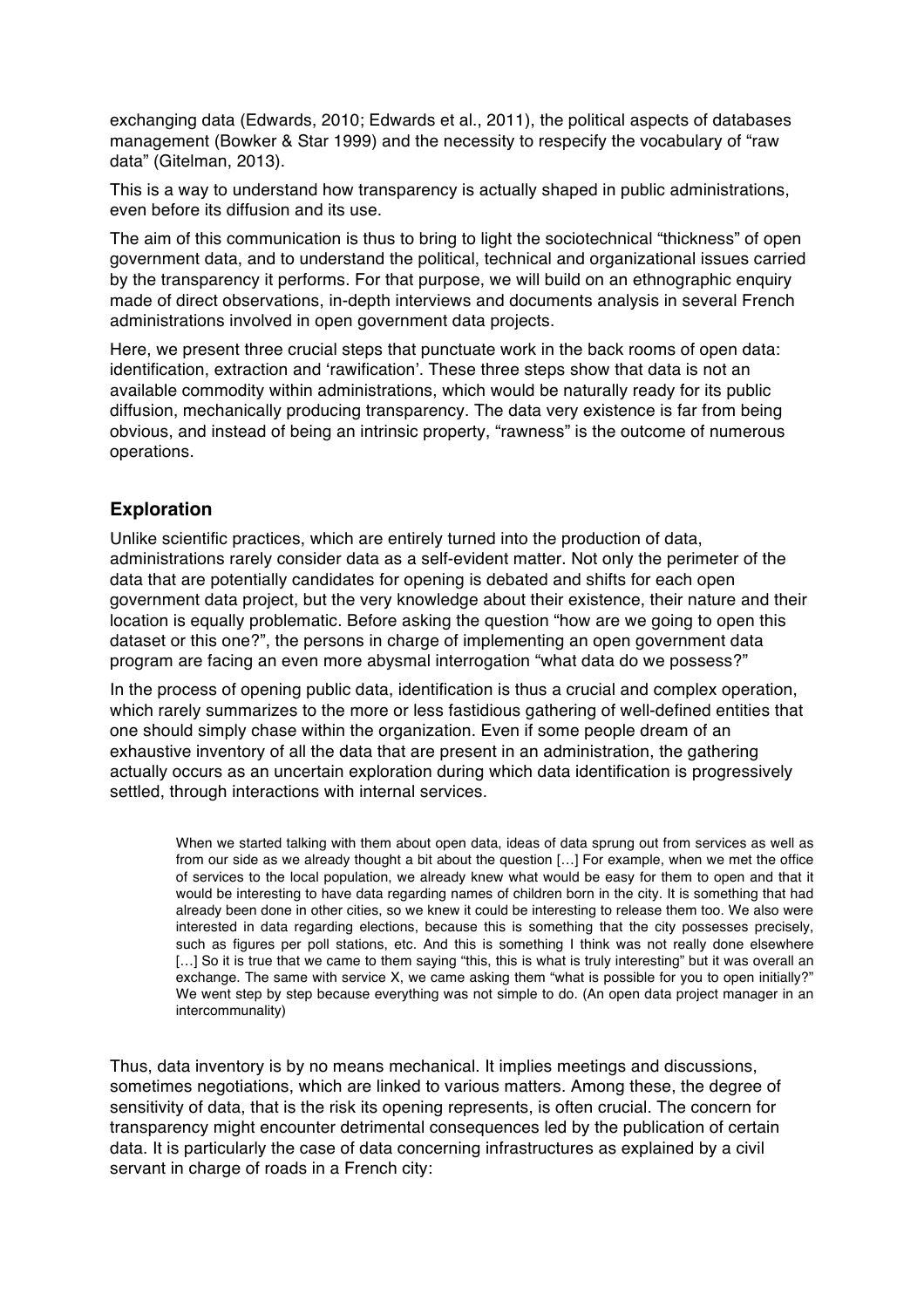We know there are some folks with disreputable jobs who will shut down public lighting on some street lamps by fumbling into the cables and will get rid of the right cables so that they can do their business quietly, without having too much light to disrupt them. So if we were to open [data on] cabling, they could know where the juice for each electrical cabinet would come from and where it lights, they would break this electrical cabinet and have a whole neighborhood in the dark to do business quietly. Well, it's a bit far-fetched but well. The risk exists and well, there is not really much interest to liberate this data. (A database manager on roads)

Thus, neither data are obviously available in the services, nor is it selected on simple criteria, which would be defined in advance. Through its progressive and collective exploration, data is co-elaborated. Identification itself is thus a crucial part of the opening process.

Two aspects are important to understand what is at stake with this exploration step. First, it has organizational consequences. These are not only specific types of data that are identified. Places within the organization are also designated in this process, as well as persons, who are set up as responsible of these data and their circulation. Second, as a process, data identification is more a matter of instantiation than it is of genuine designation. This identification process is generative. It engenders a certain reality (Law, 2009), a perimeter of data that is not only established as open ("openable", in the first place) but also as "data" at all.

#### **Extraction**

Once the data candidate to opening are identified, one still have to "grasp" them, which is, again, not self-evident. The data do not become available by their mere identification: they remain encapsulated in databases and their release requires them to be extracted from the software that makes them visible to their users.

Relational databases provide dedicated professional interfaces, called "user views" (Codd, 1970). Aimed at simplifying the use of the database, these multiple views allow a variety of uses (Dagiral et Peerbaye 2013), while preventing from accessing to the physical organization of the data (Castelle 2013). The users are thus dependant on these views and rare are the databases equipped with an automatic extraction feature, which would allow gathering the data independently of the software interface. To allow this extraction, people must delve beyond visualization interfaces, in the guts of hard drives, at the roots of databases.

> In fact, you have to understand that what is complex is that, at the beginning most of the systems and softwares we bought here, they are absolutely not conceived for doing open data. So it is complicated. We must, ourselves, develop small tools [moulinettes], all sorts of things that allow us to bring out data properly. (A transport database manager)

Furthermore, even if broad principles can be found in the way data is actually stocked on hard drives, this "physical view" is always specific. Extraction tools have to be custom made for each database software, and sometimes each version of each software.

> What you have to tell yourself is that nothing is universal in that stuff. That is the way you sort your data is like the way you sort your socks at home, everyone can sort them in a different manner. We all have the same drawer but we all sort them differently. (Database manager).

Therefore, to implement an open government data policy, one must be capable, once data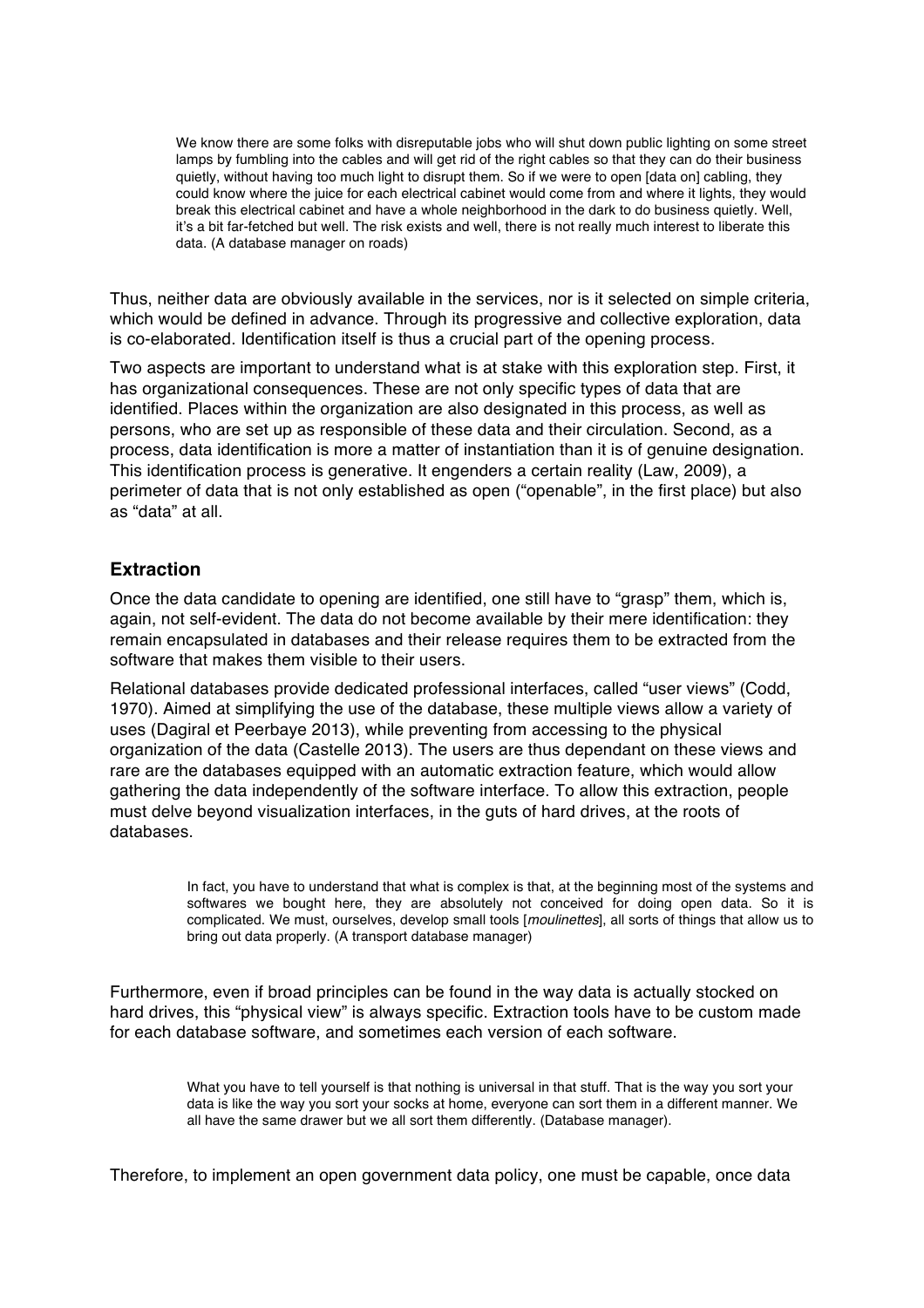identified, to bypass the databases one way or another and to harvest the data directly from their storage space. Such extraction work performs the second step of the progressive instantiation of data. It shows again that raw data is not naturally available in administrations, and that transparency does not rhyme with immediacy.

This point is essential to question the idea that public data would be sleeping resources, which only has to be "freed" in order to be exploited. This vision of data as a "commodity" (Ribes et Jackson 2013) is jeopardized not only by the cost it represents for extracting but also by the ambiguity of what the technical providers deliver to institutions by providing them their databases software. These providers own the database paths and the storage systems of their databases: inaccessibility of data is at the core of their business model. A large part of extraction work therefore consists for institutions to regain control of data by disarticulating the sociotechnical assemblages that tie data to some private companies.

#### **"Rawification"**

We know that the term "raw data" is ambiguous and that, once we look closely at the practices it is associated to, it can be likened to an oxymoron (Bowker 2000; Gitelman 2013). It is precisely the case of open government data projects which analysis makes visible the series of transformations data are subject to so that they *become* raw. We will comment here three operations which take part to what some open data people call "rawification" work: reformating, cleaning and ungrounding.

Extracting databases does rarely suffice to obtain data that are ready to be opened. Their opening must come from formatting, which ensures they are readable by the most common tools used by developers, but also by the general public. Obviously, this very idea of a 'suitable' format hides a complexity we will not unfold here. During our enquiry, CSV (comma-separated values) was the most frequent standard, chosen notably because it is an open format allowing its use by every spreadsheet programs. We heard during a meeting starting an open government data project this phrase, which epitomizes how important is formatting in the process of producing open data: "to me raw is CSV." However, translating a dataset into CSV is nothing but self-evident. Each export from a proprietary format from original databases or a spreadsheet software to its desired format leads to a series of problems and requires adjustments which ensure that initial data are not corrupted in the process.

Before or after being formatted, data are subject to another type of treatment: they are "cleaned"<sup>2</sup>. In open government data programs, cleaning concerns several aspects. It first consists in correcting mistakes within the datasets: values that are considered as abnormal, and "holes" in files (blank values). Cleaning also means harmonizing data. As we have seen, databases, and so datasets, appear in different formats and versions within the same institution. They are generally manipulated by departments that produce and deal with data in their specific way. Thus entities a priori identical can appear in the databases with different units, even different identifiers. As in the case for sharing scientific data on a large scale (Baker, Millerand, 2009), producing open datasets involves bridging these gaps and building coherence between differences and redundancies within multiple datasets.

> Typically, on the elections dataset: between the files from the previous elections and the old stuff (we went back until 2004), files were not presented the same way. It was very stupid things but sometimes the column name was ever the name of the candidate or sometimes the name of the

 $2$  The vocabulary of cleaning, associated with the idea of quality data, is widespread in scientific fields. It was recently subjected to an in-depth ethnographic work on the case of scientific work in the Amazon rainforest (Walford 2013)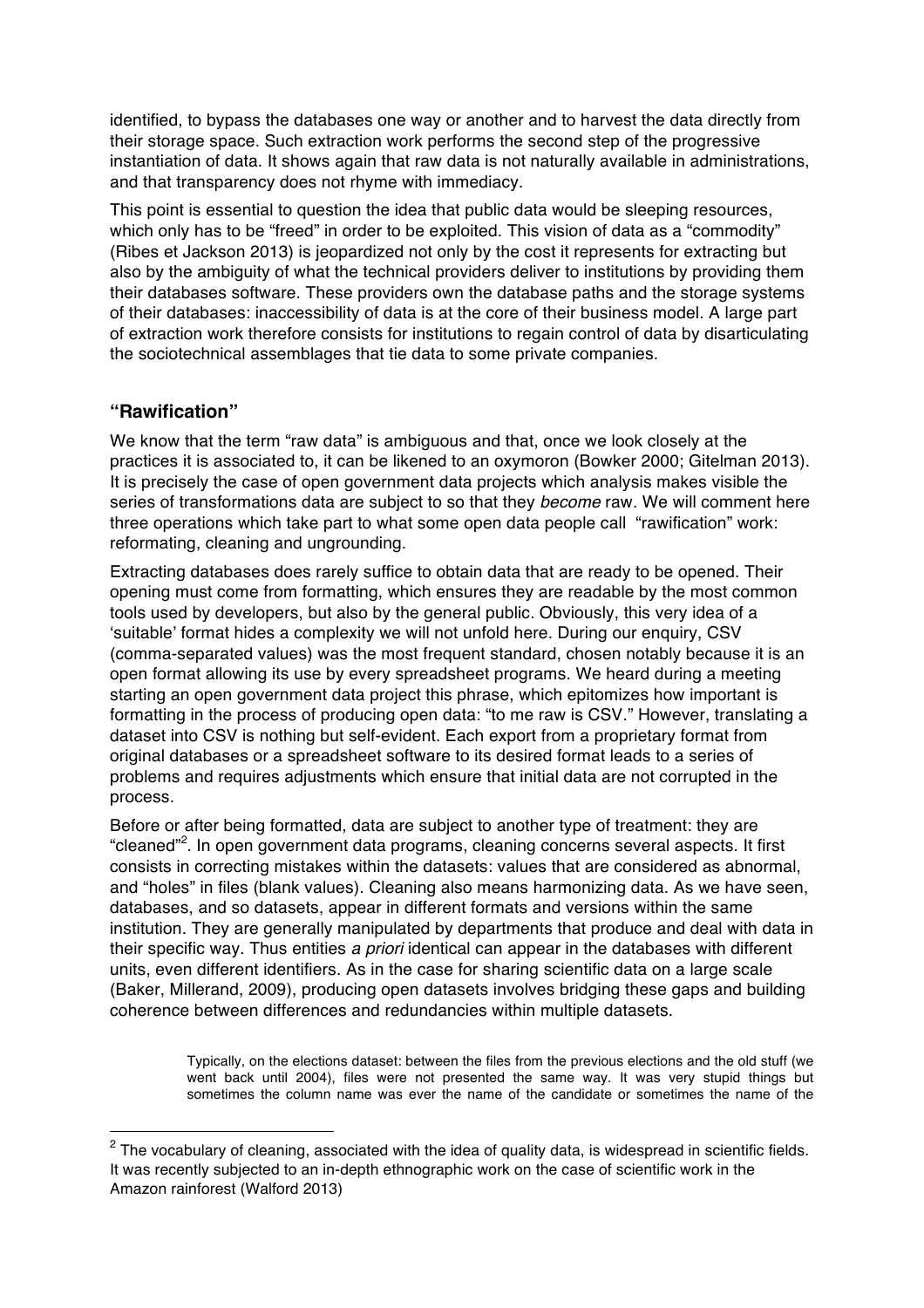party or both, so I try to standardize all of this so that all files look similar and are structured the same. (An open data project manager in an inter-communal structure)

This is an important aspect of open data. Open government data programs literally challenge some data, which if it was published as it was, would be perceived of poor quality, even though their users within the organization have nothing to say against it. This is a widely discussed issue in STS and beyond, about "bad records" (Garfinkel, 1967) and "false numbers" (Lampland, 2010). In organizations, professional data is not accurate or true in itself. The low degree of its precision or its lack of harmonization have no impact on its efficiency, sometimes the opposite. There are many "good organizational reasons", in the words of Garfinkel, that this kinds of data persist, simply because their accuracy and even their "truth" are grounded in the practices of those who manipulate and mobilize them. It is the confrontation between practices with specific issues that might lead to stigmatize such or such data as false or bad. In that sense, open government data programs can be considered as tests. By migrating data to a new framework, they potentially foreground issues that were not much relevant in the initial context of its use. Absences that were never noticed become negligence, approximations or duplicates without importance become mistakes or redundancies. Cleaning data is the cost to pay to avoid these issues and to transport data from one framework to another.

The idea of cleaning emphasizes another essential aspect of the framework towards which data is meant to migrate. As it is cleaned, data becomes generic, cleared from the scoria resulting of the situated activities it used to feed. Cleaning is a first step towards the universality which open data promotes. The deletion of ambiguities and blanks produce datasets suitable to virtually any usage.

Such a projection of data towards universal uses is fed by another operation, very close from cleaning: ungrounding. Besides producing data for which nothing can be reproached in terms of coherence and completeness, rawification work involves erasing the traces of previous uses.

> This Excel file, they worked on it. I have to say that their process is a bit complicated. Basically, their software delivers figures and they annotate it in a file to establish their global statistics. So it really was their working document. However, that is not what we wanted. What we wanted are the rawest data, which is no comments, no charts, no formatting, really the day-to-day data, statistics. (An open data project manager in an inter-communal structure)

Ungrounded, data is delivered from the marks of the practices it initially was tied to. This operation constitutes another dimension in data instantiation. Once more, the scope and the very definition of data is specified while components such as colors, comments and sometimes sub-categories are sidelined, being performed as non-data. Thus, following the cleaning of data, ungrounding practices achieve a process of purification by which data progressively becomes "raw". It enacts an essential dimension of the fabric of transparency: data intelligibility.

Therefore, to become open, data has to be raw, but to be raw, most of the data have to be "rawified", that is formatted, clean and ungrounded. These qualities are not intrinsic: they imply complex sociotechnical work which itself requires, as in the scientific collaboration projects, that skills and positions in the division of labor are being invented (Baker, Millerand 2009).

Such operations may have even more important consequences on the organization itself. In some administrations, the steps that we just described are indeed sometimes the occasion to rethink some of the organizational processes, in order to reduce downstream work on data. Integrating some of "rawification" work is generally presented as a means to modernize and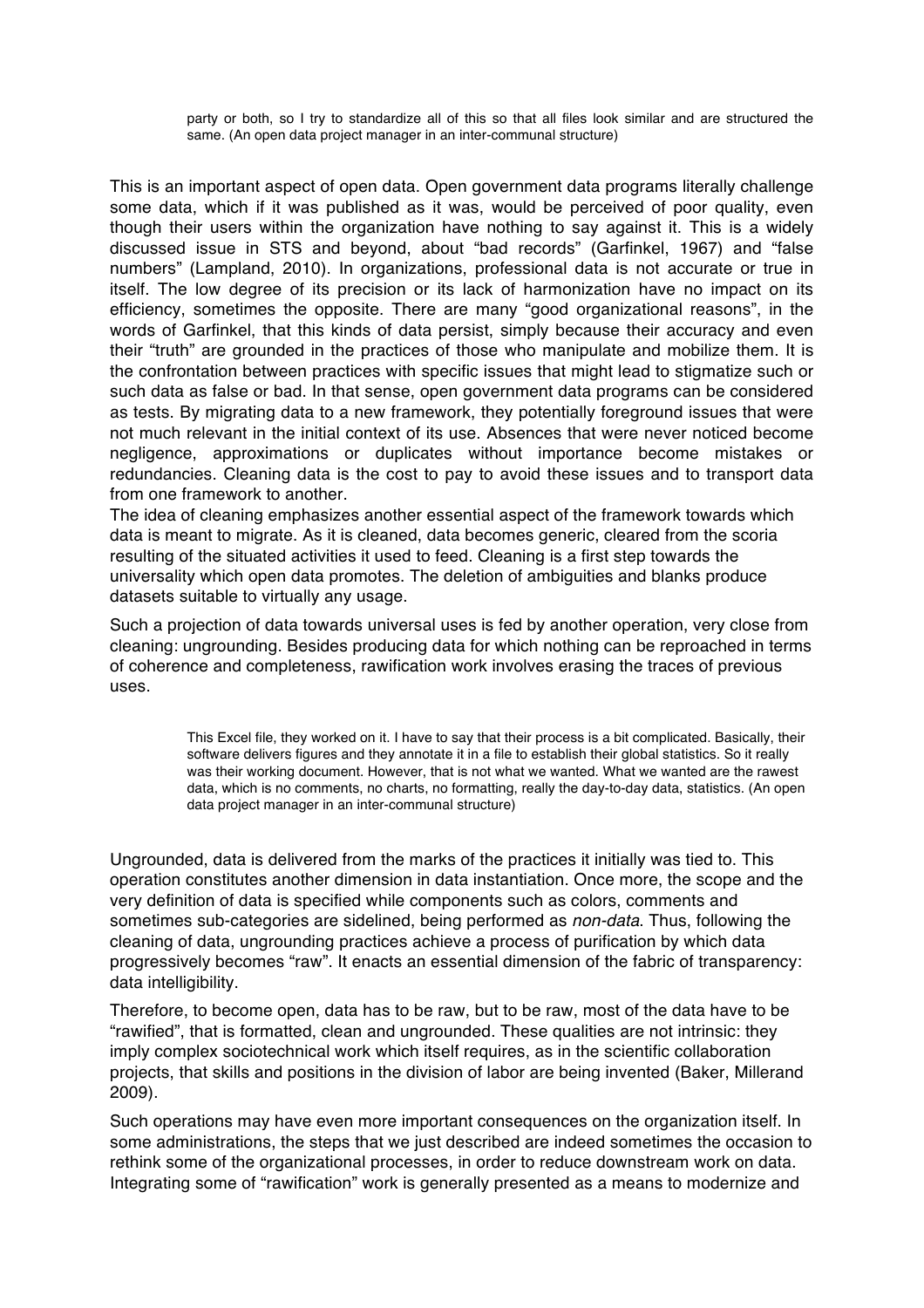rationalize administrations, which is not without raising crucial issues. Placing formatting, cleaning and ungrounding operations upstream is a way to force people to work with generic data, losing the quality of their grounding. In other words, in this configuration, transparency is not thought as the result of dedicated operations, but as a unique horizon shared by every activities in administrations, independently from the specificities of jobs and data. This inversion assumes the risk of installing the same situations Garfinkel once described (1967), where tensions between hardly compatible frameworks of meaning tend to parasite professional practices.

#### **Conclusion**

In this communication, we showed that, conversely to what certain injunctions or legal dispositions imply, the government data are not "already there" entities, which would be predisposed to mechanic openness. The ethnography of concrete activities on which open government data programs rely shows that data is progressively instantiated as open data. We have insisted on three crucial steps of this instantiation — exploration, extraction and "rawification", which underline the sociotechnical operations data is subject to. In sciences, these transformations have been studied as means of mutating raw data into refined certified data, ready to be handled in specialized activities (Edwards 1999; Walford 2013). In the case of open data, the process is somehow reversed: it involves transforming sets of professional data, which already had a long social life, into raw data, open to many uses. Therefore, raw data is not a starting point here, but the result of several "delocalization" operations.

To conclude, we may get back to the vocabulary of raw data. Once we highlighted the operations that take part in the shaping of such raw data, should we consider that it does not exist "in reality" and that the mere notion of raw data is a fiction, even an illusion? Undoubtedly not, unless we seek to impose a definition of raw data that is eventually not shared with the persons concerned. Instead, we think raw data should be understood as an oxymoron (Bowker 2000; Gitelman 2013)… but an oxymoron that the data workers who shape transparency on daily basis have to deal with. This is a way to surface invisible work involved in raw data and to highlight the tensions both data and their workers encounter during the series of transformations that lead to raw data, the cost of which is never completely measured in advance.

#### **References**

Baker, K S and Millerand, F, 2009, "Infrastructuring Ecology: Challenges in Achieving Data Sharing", in *Collaboration in the New Life Sciences* Eds E J Parker, N Vermeulen, and B Penders (Ashgate), pp 111–138.

Barry, A, 2001 Political Machines. Governing a technological society (The Athlone Press, New York).

Bowker, G C, 2000, "Biodiversity Datadiversity" Social Studies of Science 30(5) 643–683.

Bowker, G C and Star, S L, 1999 Sorting Things Out: Classification and Its Consequences (MIT Press).

Castelle, M, 2013, "Relational and Non-Relational Models in the Entextualization of Bureaucracy" Computational Culture (3).

Codd, E F, 1970, "A Relational Model of Data for Large Shared Data Banks" Communications of the ACM 13(6) 377–3687.

Dagiral, É and Peerbaye, A, 2013, "Voir pour savoir. Concevoir et partager des « vues » à travers une base de données médicales" Réseaux (178-179) 163–196.